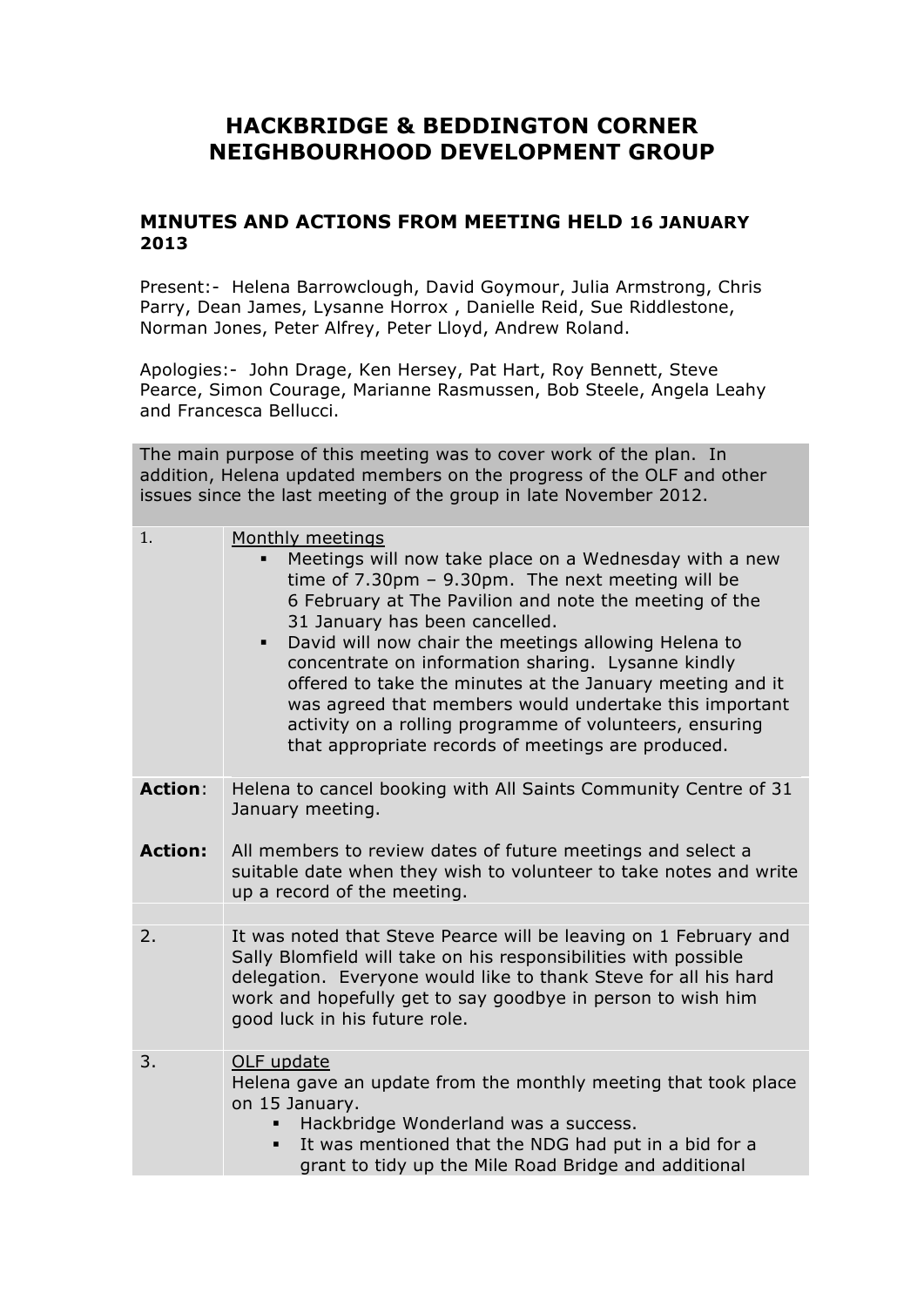|                | planting involving local people.<br>A plan with proposed designs of traffic calming was<br>٠<br>distributed with Tom Brake's focus mail shot. This has<br>caused concerns with surrounding wards and the knock-<br>on effect this might have.<br>The next meeting of the St Helier, The Wrythe and<br>$\blacksquare$<br>Wandle Valley Local Committee will be held on 31<br>January, 7pm at Riverside community centre, with this as<br>an item on the agenda. All members of the NDG are<br>invited to go.<br>Adams and Sutherland (the team of architects currently<br>٠<br>working up proposals for the re-design of Hackbridge<br>Corner and the immediate surrounding area) have been<br>asked to do a separate presentation in respect of their<br>ideas and proposals for traffic calming. Sue sent Simon<br>an email at the meeting to try and arrange a pre-meeting<br>with Adams and Sutherland and members of the NDG.<br>It was mentioned that Adams and Sutherland are<br>٠<br>investigating the possibility of using the marketing suite<br>under Centrale to facilitate presenting their plans and<br>proposals to local residents/businesses. The OLF team<br>are currently discussing how best to get information<br>about their proposals out to the community. |
|----------------|-----------------------------------------------------------------------------------------------------------------------------------------------------------------------------------------------------------------------------------------------------------------------------------------------------------------------------------------------------------------------------------------------------------------------------------------------------------------------------------------------------------------------------------------------------------------------------------------------------------------------------------------------------------------------------------------------------------------------------------------------------------------------------------------------------------------------------------------------------------------------------------------------------------------------------------------------------------------------------------------------------------------------------------------------------------------------------------------------------------------------------------------------------------------------------------------------------------------------------------------------------------------------------------|
| <b>Action:</b> | Helena/Simon to find out if Adams and Sutherland will be<br>attending the meeting on 31 January.                                                                                                                                                                                                                                                                                                                                                                                                                                                                                                                                                                                                                                                                                                                                                                                                                                                                                                                                                                                                                                                                                                                                                                                  |
| <b>Action:</b> | Simon to try and arrange a pre-meeting with Adams and<br>Sutherland and members of the NDG before The Local Committee<br>meeting.                                                                                                                                                                                                                                                                                                                                                                                                                                                                                                                                                                                                                                                                                                                                                                                                                                                                                                                                                                                                                                                                                                                                                 |
| <b>Action:</b> | Dean to send the Local Committee agenda to Helena for wider<br>distribution, but can be found on the Sutton Council's website.                                                                                                                                                                                                                                                                                                                                                                                                                                                                                                                                                                                                                                                                                                                                                                                                                                                                                                                                                                                                                                                                                                                                                    |
| 4.             | Centrale<br>It was noted that the ground level of the recently completed<br>Centrale development had been reviewed to establish whether it<br>was compliant with the approved planning application. Taylor<br>Wimpey and Sutton Council are currently clarifying this matter.                                                                                                                                                                                                                                                                                                                                                                                                                                                                                                                                                                                                                                                                                                                                                                                                                                                                                                                                                                                                     |
| <b>Action:</b> | Dean to look at planning documents and report back.                                                                                                                                                                                                                                                                                                                                                                                                                                                                                                                                                                                                                                                                                                                                                                                                                                                                                                                                                                                                                                                                                                                                                                                                                               |
| 5.             | <b>Transport</b><br>Alex Forrest at Sutton Council had advised that there is a<br>possibility of getting the National Express route 025 to stop in<br>Hackbridge. This service runs between Victoria and Brighton via<br>Gatwick Airport.                                                                                                                                                                                                                                                                                                                                                                                                                                                                                                                                                                                                                                                                                                                                                                                                                                                                                                                                                                                                                                         |
| <b>Action:</b> | Julia to respond on behalf of NDG that this would be much<br>appreciated.                                                                                                                                                                                                                                                                                                                                                                                                                                                                                                                                                                                                                                                                                                                                                                                                                                                                                                                                                                                                                                                                                                                                                                                                         |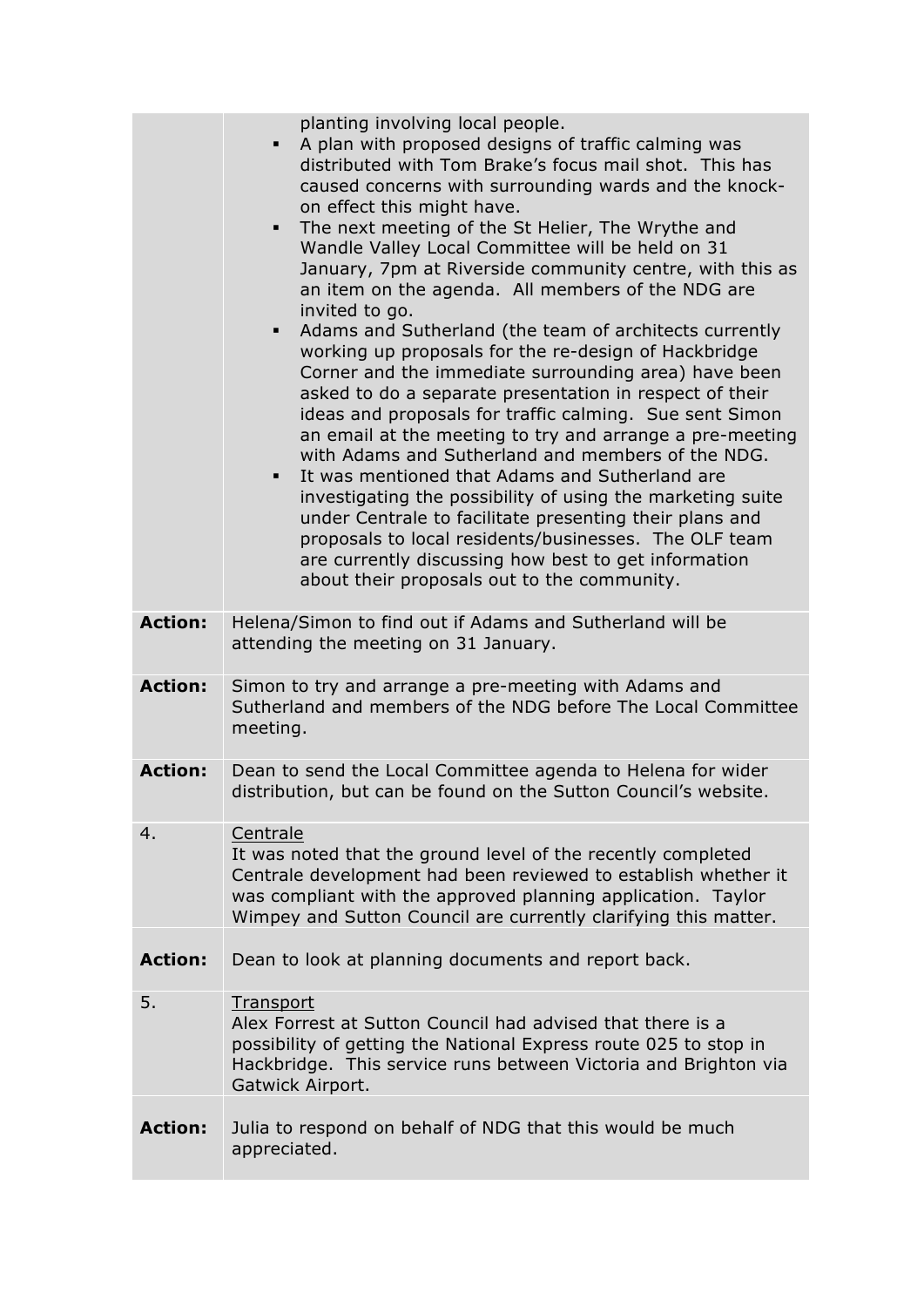| 6.             | <b>Bridges</b>                                                                                                                                                                                                                                                                                                                                                                                                                                                                                                                                                                                                                                                                                                                                                                                                                                                                                                   |
|----------------|------------------------------------------------------------------------------------------------------------------------------------------------------------------------------------------------------------------------------------------------------------------------------------------------------------------------------------------------------------------------------------------------------------------------------------------------------------------------------------------------------------------------------------------------------------------------------------------------------------------------------------------------------------------------------------------------------------------------------------------------------------------------------------------------------------------------------------------------------------------------------------------------------------------|
|                | It was noted that the bridges are down under the<br>$\blacksquare$                                                                                                                                                                                                                                                                                                                                                                                                                                                                                                                                                                                                                                                                                                                                                                                                                                               |
|                | demolition period 2014-2019.<br>Confusion now as to the actual status of bridges.<br>$\blacksquare$                                                                                                                                                                                                                                                                                                                                                                                                                                                                                                                                                                                                                                                                                                                                                                                                              |
|                |                                                                                                                                                                                                                                                                                                                                                                                                                                                                                                                                                                                                                                                                                                                                                                                                                                                                                                                  |
| <b>Action:</b> | Simon to clarify latest information on all of the bridges.                                                                                                                                                                                                                                                                                                                                                                                                                                                                                                                                                                                                                                                                                                                                                                                                                                                       |
|                |                                                                                                                                                                                                                                                                                                                                                                                                                                                                                                                                                                                                                                                                                                                                                                                                                                                                                                                  |
| <b>Action:</b> | Dean to get update from Steve and report back.                                                                                                                                                                                                                                                                                                                                                                                                                                                                                                                                                                                                                                                                                                                                                                                                                                                                   |
|                | Proposed path to platform 2, Hackbridge Station<br>A meeting was held with Sutton Council to discuss the<br>proposed path to platform 2. Lysanne attended the<br>meeting and another on site with Southern Railways to try<br>and highlight what an ideal site it is to make a path into a<br>place where people can sit and look at the views, rather<br>than a narrow path that ticks the 'done' box. This path<br>would also link to the Regional Park. Although open to<br>ideas, budget is an issue and to be able to widen the path<br>means going onto Thames Water owned land. Lysanne<br>wondered if the NDG could speak to Thames Water to see<br>if as a goodwill gesture, they would release some of their<br>land.<br>Sue suggested doing a joint application to Viridor Credits<br>٠<br>for all aspects needed to enhance the gateway to the<br>Regional Park ie bridges, path, ecological centre. |
| <b>Action:</b> | Dean to ask Sally and Steve for contacts at Thames Water.                                                                                                                                                                                                                                                                                                                                                                                                                                                                                                                                                                                                                                                                                                                                                                                                                                                        |
| <b>Action:</b> | Dean to provide details of appropriate procedures for applying for<br>Viridor Credits.                                                                                                                                                                                                                                                                                                                                                                                                                                                                                                                                                                                                                                                                                                                                                                                                                           |
| 7.             | The Lodge                                                                                                                                                                                                                                                                                                                                                                                                                                                                                                                                                                                                                                                                                                                                                                                                                                                                                                        |
|                | The next meeting of the Strategy and Resources Committee is<br>scheduled to take place in early February, when the subject of<br>110 London Road/The Lodge will be an item on the agenda.<br>Trevor Hart had asked the NDG to provide a short statement on<br>retention of the lodge, which he would include in his brief. Bob<br>and Francesca provided this information.                                                                                                                                                                                                                                                                                                                                                                                                                                                                                                                                       |
| <b>Action:</b> | Helena to circulate statement made by NDG members.                                                                                                                                                                                                                                                                                                                                                                                                                                                                                                                                                                                                                                                                                                                                                                                                                                                               |
| 8.             | <b>ERF</b><br>It was mentioned that the earliest decisions regarding the ERF<br>would be April 2013.                                                                                                                                                                                                                                                                                                                                                                                                                                                                                                                                                                                                                                                                                                                                                                                                             |
| 9.             | Ministerial visit<br>It was noted that Don Foster, a Junior Minister would be coming<br>to Hackbridge on 14 February and he is interested in 'the real<br>experience' the NDG is going through. Sutton Council are co-<br>ordinating this visit.                                                                                                                                                                                                                                                                                                                                                                                                                                                                                                                                                                                                                                                                 |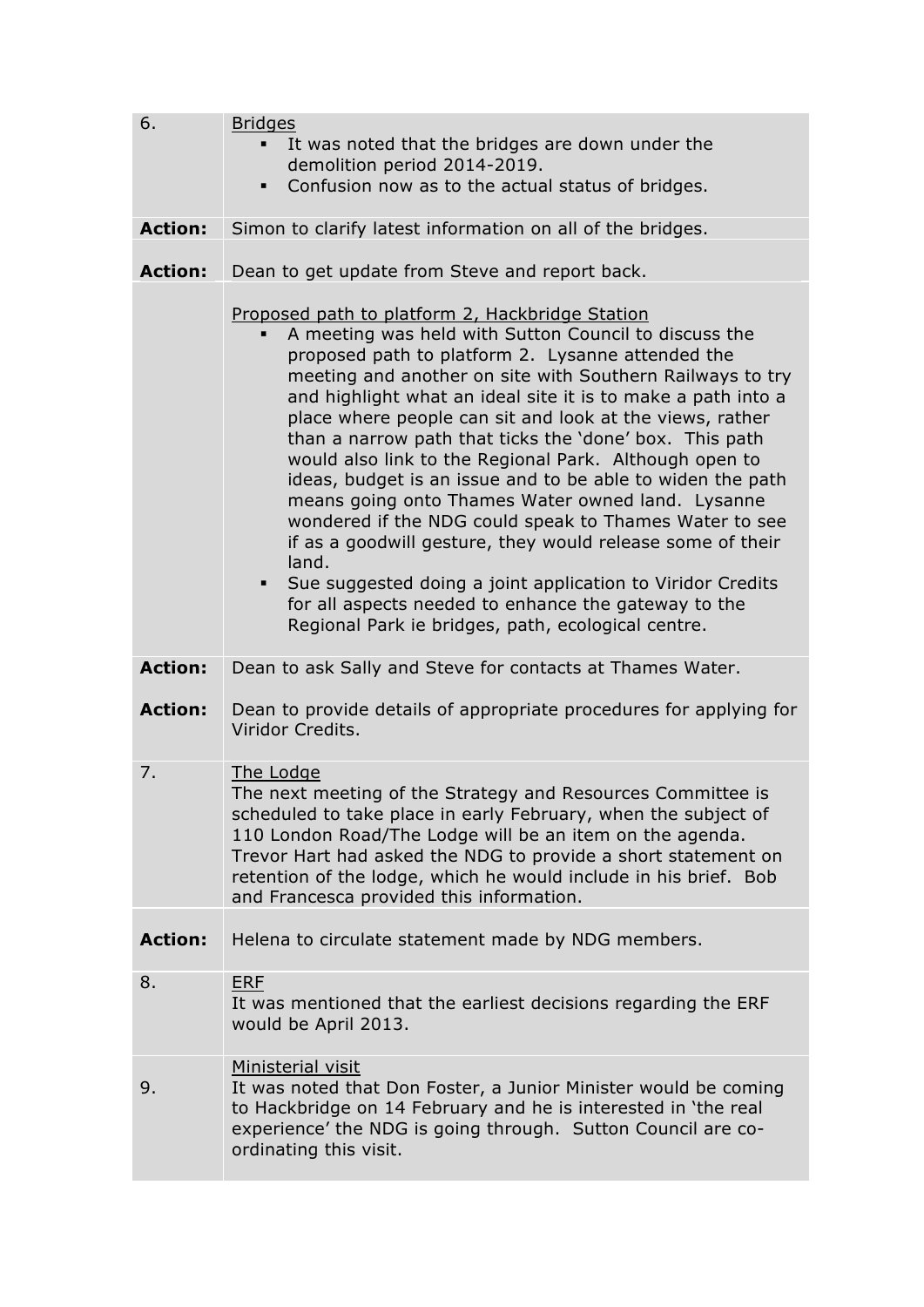| 10.            | The Plan                                                                                                                                                                                                                                                                                                                                                                                                                                                                                                                                                                                                                                                                                                                                                                                                                                                                                                                                                                                                                                                                                                                                                                       |
|----------------|--------------------------------------------------------------------------------------------------------------------------------------------------------------------------------------------------------------------------------------------------------------------------------------------------------------------------------------------------------------------------------------------------------------------------------------------------------------------------------------------------------------------------------------------------------------------------------------------------------------------------------------------------------------------------------------------------------------------------------------------------------------------------------------------------------------------------------------------------------------------------------------------------------------------------------------------------------------------------------------------------------------------------------------------------------------------------------------------------------------------------------------------------------------------------------|
|                | Helena thanked members for their comments to date and<br>٠<br>for taking the time to read through the draft plan over the<br>Christmas period. The overall feeling is that the plan<br>needs to be made a little more Hackbridge specific,<br>reducing the content in the earlier chapters.<br>Helena informed the group that Tony Bolton from Locality<br>$\blacksquare$<br>had also looked through the plan and had provided useful<br>feedback. The NDG was grateful to have the opportunity of<br>external assistance in reviewing its work as it moves into<br>an important phase of the production of a neighbourhood<br>plan. Tony would be providing additional advice between<br>now and the end of March. It was noted that there was no<br>major differences from feedback from the group.<br>Design Council CABE will provide a panel session with four<br>experts on 19 February. They will give verbal feedback,<br>comments and suggestions.<br>Dean informed the group that following his session with<br>п<br>Tony Boulton, he would be spending some time reviewing<br>the chapter of the plan covering policies and proposals, to<br>ensure it all fits in. |
| <b>Action:</b> | All further comments to be sent to Helena.                                                                                                                                                                                                                                                                                                                                                                                                                                                                                                                                                                                                                                                                                                                                                                                                                                                                                                                                                                                                                                                                                                                                     |
|                | Chapter 6 needs most work and it was suggested changing<br>٠<br>its title from 'Development Opportunities' to 'Location<br>Specific Proposals' as this opens it up to provide more<br>information about spaces that we don't want built on.<br>As discussed, Chapter 6 will include the workshop<br>٠<br>summary that Connor pulled together and template used<br>to complete it. Members agreed to review this material<br>and provide feedback to Helena, for inclusion in the plan by<br>30 January 2013.                                                                                                                                                                                                                                                                                                                                                                                                                                                                                                                                                                                                                                                                   |
| <b>Action:</b> | Helena to forward Conor's template from the October workshop,<br>and notify the people needing to complete each section.                                                                                                                                                                                                                                                                                                                                                                                                                                                                                                                                                                                                                                                                                                                                                                                                                                                                                                                                                                                                                                                       |
|                | Timeline for the plan<br>Plan needs to be in a position where NDG members are<br>happy for it to be publicised to people who live, work or<br>carry on business in the neighbourhood area as part of<br>pre-submission consultation. The target for the draft plan<br>to have reached this stage is end of February/early March.<br>A programme of pre-submission consultation will need to<br>٠<br>be undertaken in March, which will be followed by a review<br>of comments and reasons/suggestions for any changes.<br>Dean requires two weeks to do a sustainability plan. Sue<br>٠<br>would like to be involved. This needs to be completed<br>before formal submission to the local authority.                                                                                                                                                                                                                                                                                                                                                                                                                                                                           |